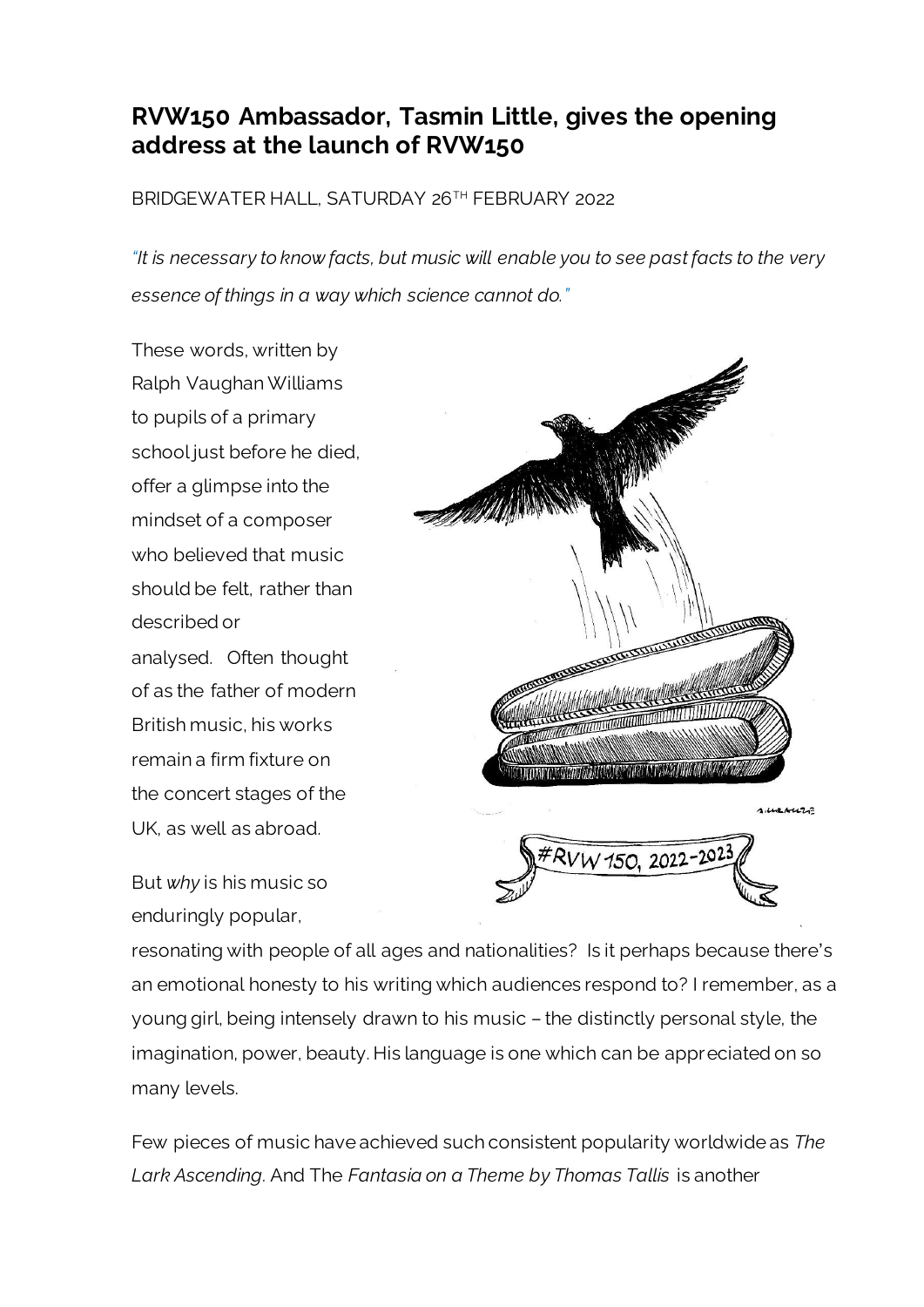evergreen favourite. Yet during this 150th anniversary we should celebrate the extraordinary *range* of his 60-year creative output - and what a range there is:

— nine searching symphonies, recorded by leading orchestras and conductors, and frequently programmed in our concert halls each season…

— great works for chorus and orchestra…like the magnificent *Sea Symphony* and, one of my absolute favourites *"Serenade to Music"*

— there's works for the opera house, ballet, and the theatre,

— song cycles… music for schools and, of course

— the church music which so many of us have sung at some point in our lives

And, alongside all of this, there's the influence of English folk songs, eight hundred of which he collected across 19 counties. This surely is Music of the People. The sound and feel of folk song fashioned his views on how Britain could have its own 'national music', rooted in our culture and landscape. The programme given by the BBC Philharmonic to open *Toward the Unknown Region* [Pastoral Symphony, On Wenlock Edge, Symphony No. 5] bears witness to that underlying folk song influence.

Whether it's a Sea Symphony highlighting modern shipping or another depicting Edwardian London, Vaughan Williams's music reflects the world in which he lived his long life. He may have written in 1957 '*I feel very angry with certain critics who will have it that my 4th symphony* '*means* '*war, and my 5th* '*means* '*peace.'* But there's no doubt that his music bore emotional witness to the often turbulent times in which he was writing. Among much else, he laid bare the ravaging effects of war, as well as raising hopes for a peaceful future.

It mattered hugely to Vaughan Williams that he related to people of all ages and from all walks of life. He believed that quality music should be available to everyone and that, for many, the music that the Church gave them each week was the only music in their lives. However, it was often inadequate and unworthy so, when he was approached in 1904 to edit a new book of music for worship, the